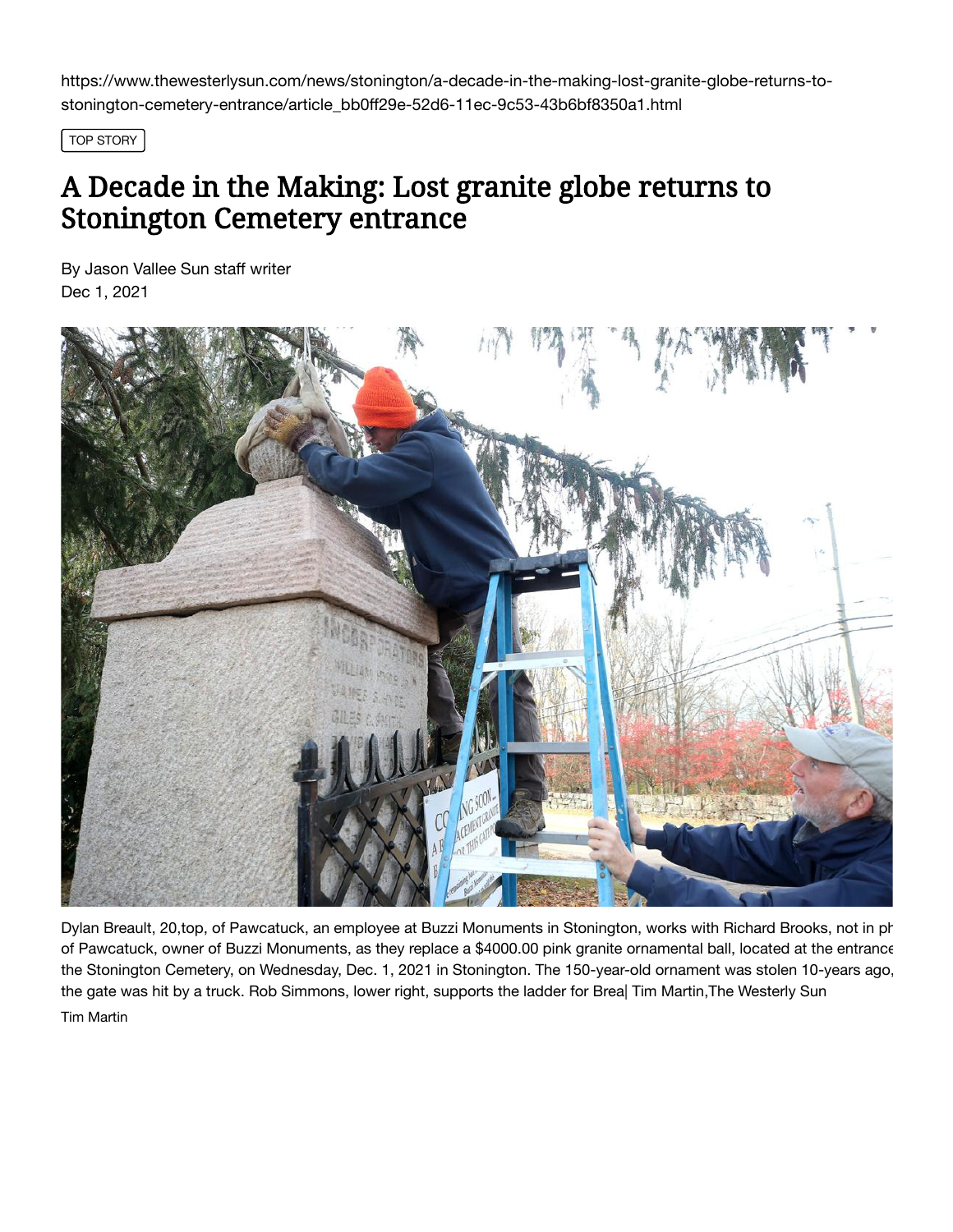STONINGTON — For 150 years, a stone globe adorned the incorporators' pillar at the entrance to the historic Stonington Cemetery, one of two symbolic pieces at each side of the gate carved from Westerly granite.

The globe atop the right pillar was jarred loose a decade ago when the pillar was struck by a turning truck, sending the stone ball rolling across North Main Street. Within days, it was gone without a trace and the cemetery was left with a missing piece of its history.

"We had done what the insurance company told us to do, leaving it by the side of the road to wait until someone could come out to take pictures. People said, 'Are you crazy to just leave it there?' We had no choice," said Rob Simmons, a former first selectman in Stonington.

"By the time the insurance company came a few days later, sure enough it had up and rolled away as we were concerned it might," he recalled.

Caught by surprise by the sequence of events and left without enough money, even after insurance, to cover an immediate replacement, the pillar was left without its decorative crown for the past 10 years. That all changed on Wednesday as members of the Stonington Cemetery Association Board of Directors celebrated while watching Richard Brooks, owner of Buzzi Memorials, and apprentice stone worker Dylan Breault reattach a replacement globe, making the gate whole once again.

The installation of a new globe marks a symbolic point in the cemetery's restoration process, a \$30,000 project that began five years ago and has included volunteer contributions, including every marble stone receiving a cleaning courtesy of Bob Suppicich, board members said, as well as renovations and restorative construction to two work sheds on the property.

Fundraising and work on the project are both ongoing, Cemetary Association President Lynn Callahan said, and the board will soon have an even bigger task in raising capital to invest in a \$1 million overhaul of the historic Billings Mausoleum.

For now, Callahan said it is worth recognizing how far the all-volunteer effort has come, especially considering the challenges created by the pandemic. Callahan credited several board members and volunteers, and said that Vice President Ann Freeman played an instrumental role in helping things come together.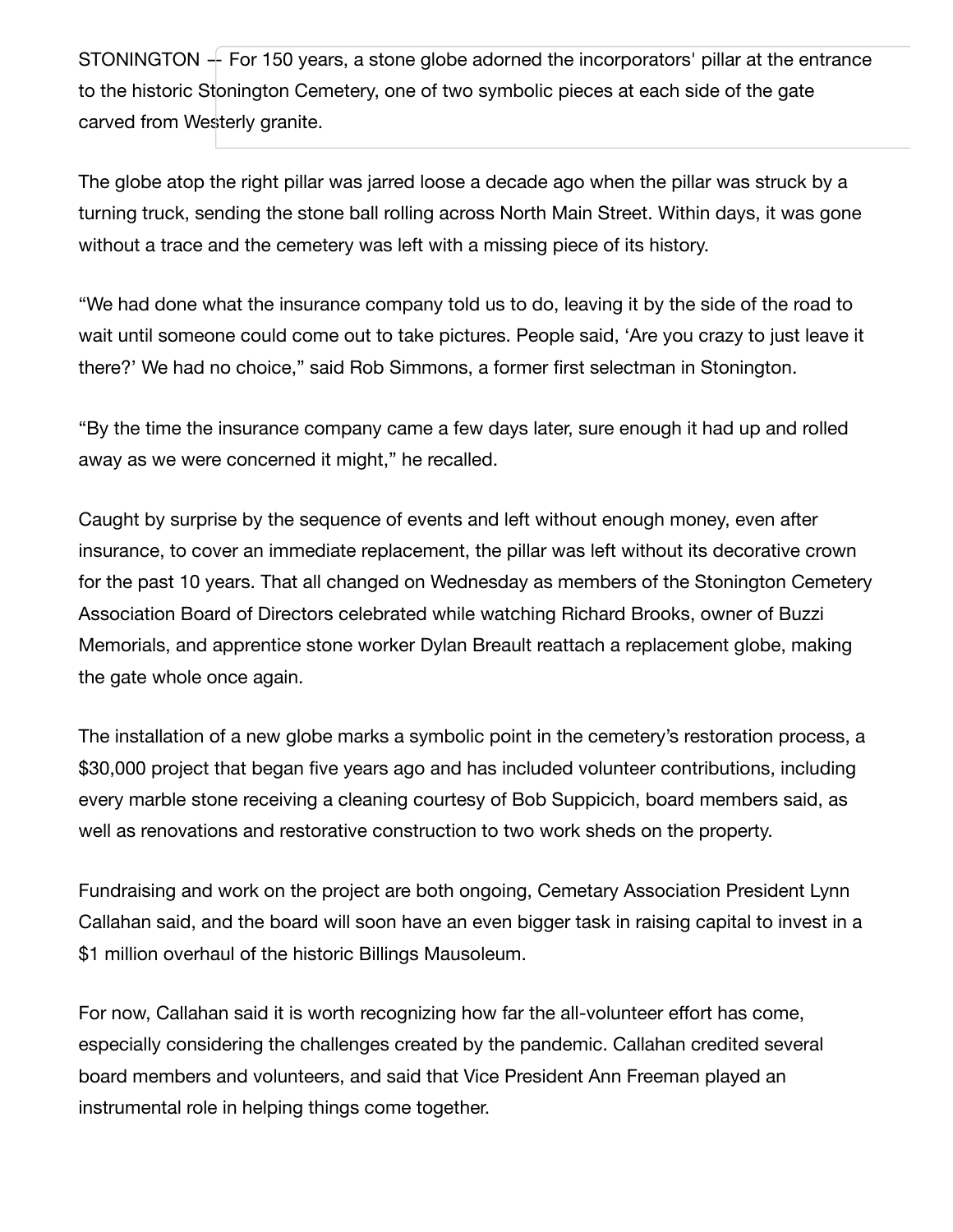"There were a lot of people who came forward to help out, but Ann was so important in bringing everything together and making this a reality," Callahan said.

The historic cemetery has a long history in the community, beginning with the interment of Thomas Cheseborough before serving as a burial plot for the Chesebrough family over the next 100 years. In the 19th century, the land was incorporated into a larger public cemetery that is still active, and today the cemetery spans 22 acres and holds the remains of Stonington residents from all walks of life.

Among the many notable names buried in the cemetery are various founders, including Williams, Billings, Palmer, Chesebrough and Denison, as well as more widely known individuals from the 19th century including Nathaniel Palmer and George Washington Whistler.

The stone globe that was attached to the pillar on Wednesday may be brand new, but it blends into the gate's original artwork thanks to delicate handcrafting that recreated the line-pointing of the original work. The globe was crafted from a slab of red granite that was hand-selected from a quarry in Westerly, Brooks said.

"This type of work had to be done by hand because that is the only way to reproduce it. It's a rare style, especially these days, and Dylan really picked it up and did a fantastic job replicating it from there," he said.

Breault said it was challenging, but rewarding, to be able to learn and practice the new technique.

The project cost just over \$4,000, which was raised by the Stonington Cemetery Association, Callahan said. She said restoration efforts are only getting started.

"This is a good step, and I think it is a symbolic show that we are continuing to press forward," she said. "There's a lot of history here. We want to make sure that the whole cemetery is taken care of."